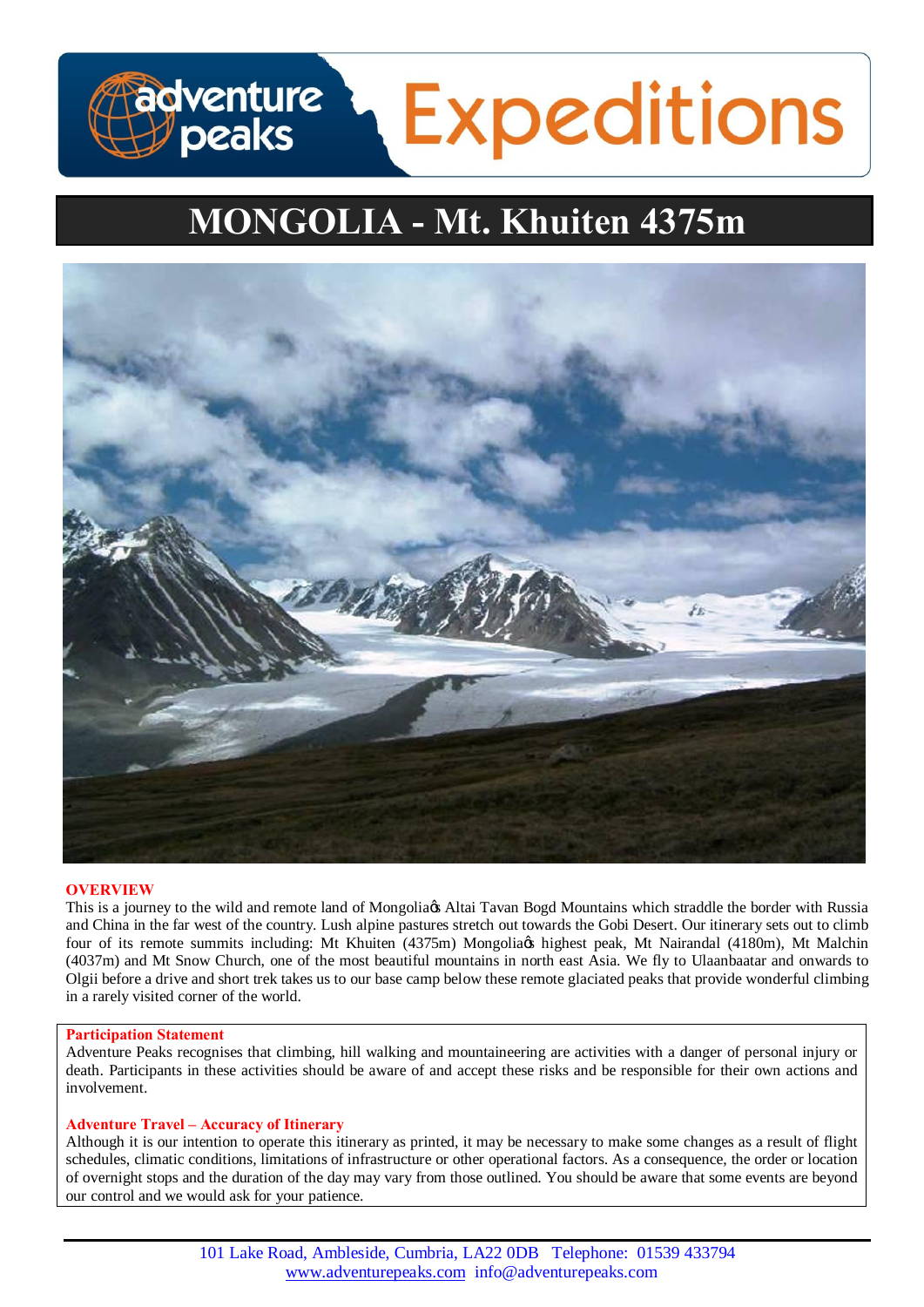#### **PREVIOUS EXPERIENCE/FITNESS**

We recommend that you are a fit, regular hill walker with some experience of using ice axe and crampons; for instance you could have completed a winter skills or alpine introductory course.

#### **LEADERS**

A fully qualified UK instructor along with an experienced Mongolian guide will accompany the group. We may operate small groups using just the local guide.



#### **WEATHER**

Mongolia gets extremely cold in the winter, but in the summer the climate is akin to the Alps. We can expect a fair amount of sunshine and daytime temperatures of 20°C. At night however temperatures can fall to well below zero at basecamp and down to -15°C in the high camps.

# **WHAT TO CARRY**

This trek to the base camp is supported by a team of camels who will transport your main baggage. A 50-60l rucksack will be required as you will need to assist in carrying camping equipment and food to our high camp in addition to your personal gear. Please ensure that your rucksack has attachments for ice axes and crampons.

#### **CATERING ARRANGEMENTS**

We will have a kitchen/mess tent at base camp where a trained local chef will prepare good wholesome meals out of local ingredients. You will find the food both tasty and good. We also take a few luxury items of food to keep your taste buds in tack!

#### **TRANSPORT**

We will use a variety of transport including minibuses, and jeeps. All this will be of varying standards which you must be able to accept.

#### **LANGUAGE AND TIME**

**Language:** Mongolian is the official language, of which there are various dialects spoken. Dongt expect much English to be spoken except by the main guide, so learning a few key phrases from a phrasebook will gain you respect from the locals.

**Time:** GMT +8. Mongolia does not have daylight saving time at present.

#### **HEALTH**

All our UK leaders hold first aid certificates and carry a fully equipped first aid kit for medical emergencies. However you should bring your own supplies of plasters, blister prevention pads (Compeed), Paracetamol etc. and any medication you are taking. Contact your GP around eight weeks before your trip to check whether you need any vaccinations or other preventive measures. Country specific information and advice is published by the [National Travel Health Network and Centre,](http://www.nathnac.org/ds/map_world.aspx) and useful information about healthcare abroad, including a countryby-country guide of reciprocal health care agreements with the UK, is available from **NHS Choices**. Tap or stream water should never be drunk without first sterilizing with chlorine dioxide tablets or by boiling. Please remember that even if water comes out of a tap in the mountains, it has not passed through any purification system.

#### **INSURANCE**

Insurance which covers mountain rescue, evacuation and medical expenses is **essential**. You should note there are no official mountain rescue services in Mongolia and that any evacuation in the event of a serious medical emergency to the nearest hospital will be by land and not by helicopter. We will require a copy of your insurance prior to departure.

# **ALTITUDE**

We always aim to provide sufficient time within our programme to aid acclimatisation and at most we would expect you to suffer no more than a mild headache. You must however be careful to ensure you drink plenty of liquid to stay hydrated.

#### **USEFUL TIPS**

Just in case your main luggage goes missing en route, it is a good idea to wear your boots on the plane. Most other things can be replaced but comfortable, well worn-in boots cannot. Pack important items in strong plastic bags.



#### **EQUIPMENT**

A detailed equipment list is provided on booking but normal winter mountaineering equipment is all that is required, together with a four season sleeping bag which can be hired from us. For equipment purchases Adventure Peaks offers a 15% discount off the RRP from their shop in Ambleside or online.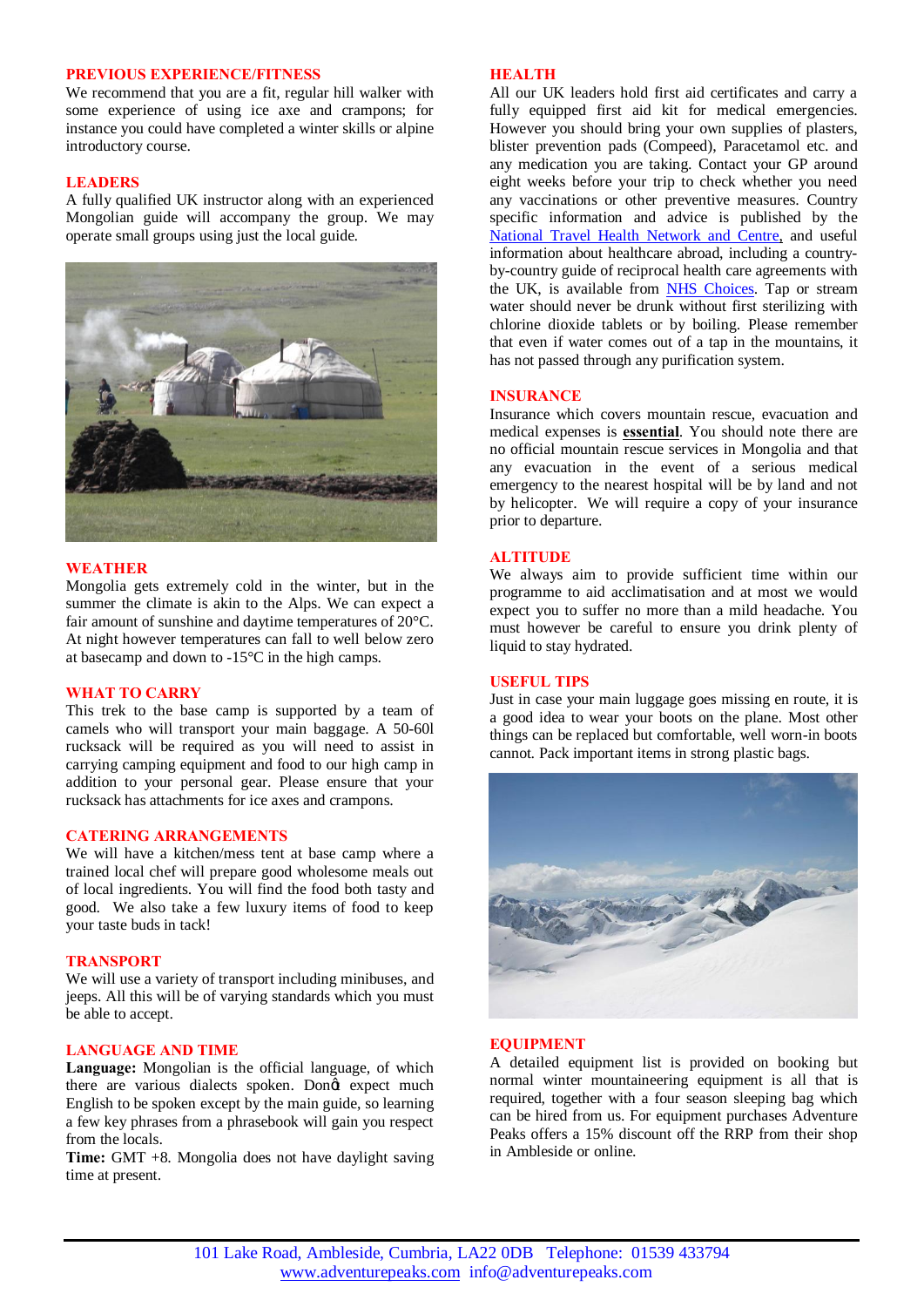# **BAGGAGE**

For your own comfort travel light. Normally airlines restrict baggage to 20kg (less on the domestic flight 6 see 'Local Costs') and on trek the weight for camels should be kept to 15kg. (You will be wearing boots and one set of trekking clothes). Some items can be left at the hotel in Ulaanbaatar for your return.



#### **LOCAL COSTS**

All accommodation and most meals are included; please see the itinerary page for full details. Additional costs would include any drinks or snacks outside of mealtimes and tips for local staff. There may be a small charge for excess baggage on the domestic flight to Olgii, although we generally manage to avoid this!

#### **CURRENCY**

The currency in Mongolia is the Tughrik (MNT). Bring US\$ cash with you and change this at the airport or at the hotel in Ulaanbaatar. Some places will accept US\$ cash directly.

#### **VISAS AND PERMITS**

A visa is required by most nationalities. Full information about the application process and prices can be found on [http://www.embassyofmongolia.co.uk.](http://www.embassyofmongolia.co.uk/) Passports must be valid for at least six months after the end date of the trip. Permits will be arranged through our agents in Mongolia.

# **TIPPING**

We would recommend in the region of £40 per person to cover tips for the local staff and in restaurants.

#### **BOOKS**

The following can be purchased from Adventure Peaks or from any good map/book shop**. Lonely Planet Guide –** Mongolia **The Lost Country:** Mongolia Revealed Jasper Becker **In search of Genghis Khan** Tim Sevrin

#### **MAPS**

International Travel Maps Mongolia 1:2,500,000

#### **ADVENTURE PEAKS KIT BAG**

All Adventure Peaks clients who reside in the UK will receive a **FREE** kitbag for any expeditions outside the UK. The bag will be posted to you approximately three weeks prior to your departure. If you have travelled with us before and already have an Adventure Peaks kitbag, or reside outside the UK, we will send an alternative gift.

#### **FLIGHTS AND JOINING ARRANGEMENTS**

Flights normally depart from London Heathrow with Aeroflot or Air China, but it may be possible for us to book departures from some regional airports at an extra cost. Please contact our office for more details. All clients will be met on arrival at Ulaanbaatar airport.

**PLEASE ENSURE YOU DO NOT PURCHASE YOUR INTERNATIONAL TRAVEL (FLIGHTS OR OTHER) UNTIL WE HAVE GUARANTEED YOUR TRIP IS RUNNING.**